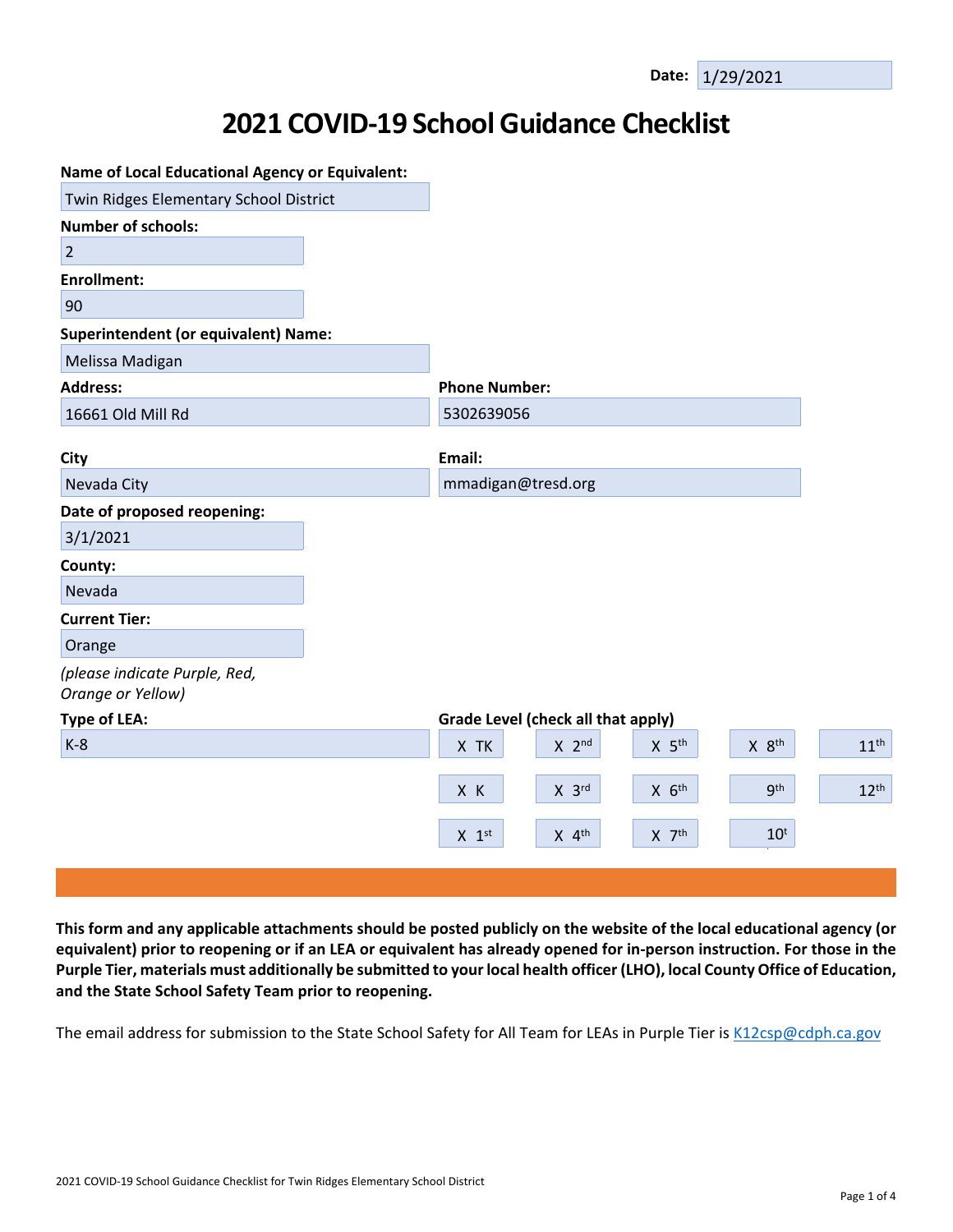LEAs or equivalent in Counties with a case rate >=25/100,000 individuals can submit materials but cannot re-open a **school until the county is below 25 cases per 100,000 (adjusted rate) for 5 consecutive days.**

## **For Local Educational Agencies (LEAs or equivalent) in ALL TIERS:**

X I, Melissa Madigan, post to the website of the local educational agency (or equivalent) the COVID Safety Plan, which consists of two elements: the **COVID-19 Prevention Program (CPP)**, pursuant to CalOSHA requirements, and this **CDPH COVID-19 Guidance Checklist** and accompanying documents, which satisfies requirements for the safe reopening of schools per CDPH [Guidance](https://www.cdph.ca.gov/Programs/CID/DCDC/CDPH%20Document%20Library/COVID-19/Consolidated_Schools_Guidance.pdf) on Schools. For those seeking to open while in the Purple Tier, these plans have also been submitted to the local health officer (LHO) and the State School Safety Team.

I confirm that reopening plan(s) address the following, consistent with guidance from the California Department of Public Health and the local health department:

X **Stable group structures (where applicable)**: How students and staff will be kept in stable groups with fixed membership that stay together for all activities (e.g., instruction, lunch, recess) and minimize/avoid contact with other groups or individuals who are not part of the stable group.

Grizzly Hill School has TK-1, 2-3, 4-5, 6-7, and grade 8 classrooms. Our enrollment is under 100 and that allows our classes to always maintain social distancing, in fixed classrooms throughout all activities while on campus. Washington School is a TK-8 school with enrollment under 10. All students are able to socially distance at all times throughout all activities.

Please provide specific information regarding:

How many students and staff will be in each planned stable, group structure? (If planning more than one type of group, what is the minimum and maximum number of students and staff in the groups?)

As the TRESD enrollment is under 100, all students and staff will be in multigrade cohorts and will e able to socially distance at all times.

If you have departmentalized classes, how will you organize staff and students in stable groups?

 $N/A$ 

If you have electives, how will you prevent or minimize in-person contact for members of different stable groups?

 $N/A$ 

X **Entrance, Egress, and Movement Within the School**: How movement of students, staff, and parents will be managed to avoid close contact and/or mixing of cohorts.

All movement will be managed with social distancing in mind.

X **Face Coverings and Other Essential Protective Gear**: How CDPH's face covering requirements will be and enforced for staff and students.satisfied

All staff must wear face mask coverings at all time. Students are not allowed to enter campus with wearing their face mask covering. Violations will be brought to the attention of the superintendent or designee for resolving.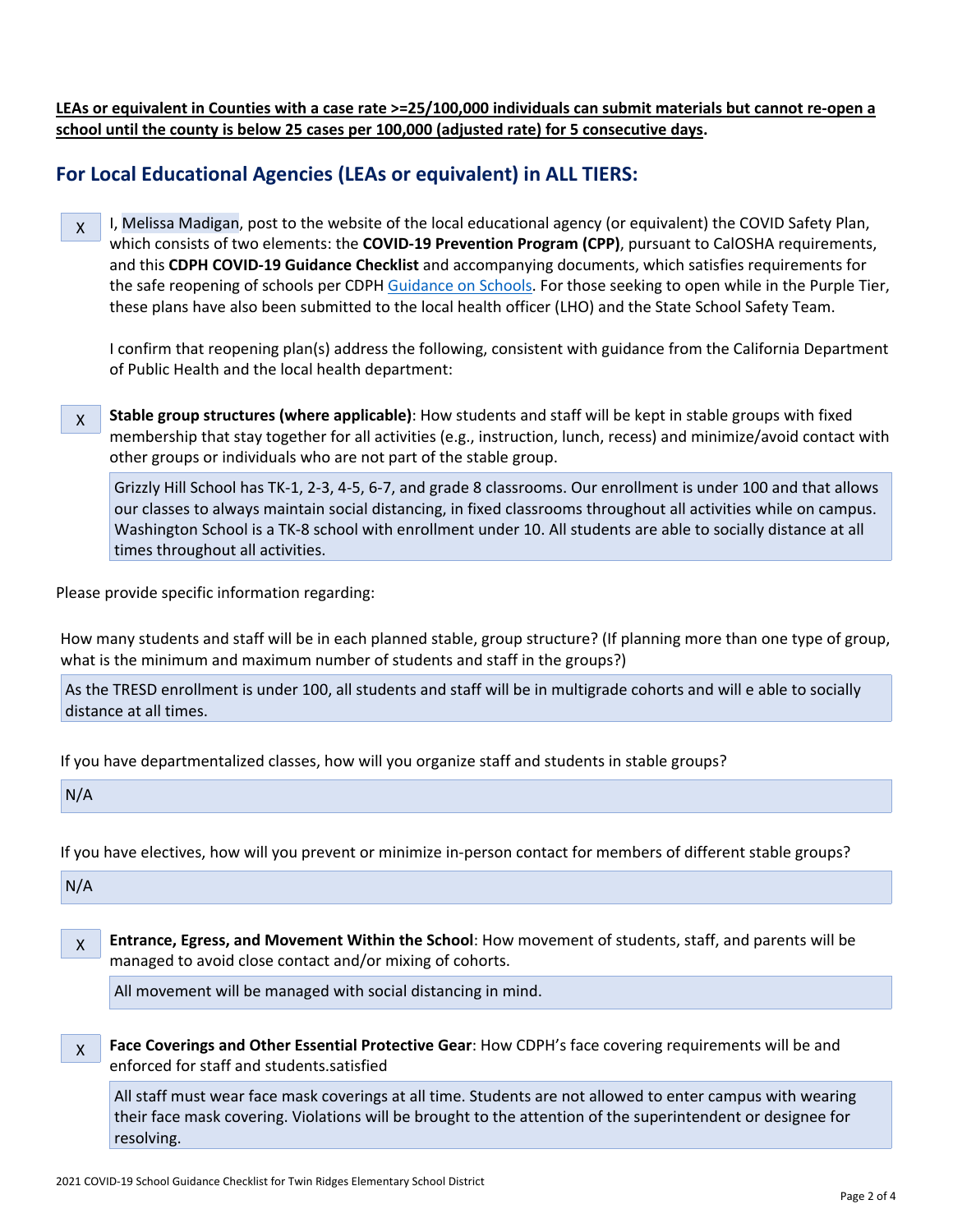| X              | Health Screenings for Students and Staff: How students and staff will be screened for symptoms of COVID-19<br>and how ill students or staff will be separated from others and sent home immediately. |                                  |                                                                                                                                                                                                                                                                                                                                                                                                                                              |  |  |
|----------------|------------------------------------------------------------------------------------------------------------------------------------------------------------------------------------------------------|----------------------------------|----------------------------------------------------------------------------------------------------------------------------------------------------------------------------------------------------------------------------------------------------------------------------------------------------------------------------------------------------------------------------------------------------------------------------------------------|--|--|
|                |                                                                                                                                                                                                      | using the daily symptom tracker. | All staff is self-screened using the daily symptom checker. All students are screened at the car, before exiting,                                                                                                                                                                                                                                                                                                                            |  |  |
| X              |                                                                                                                                                                                                      |                                  | Healthy Hygiene Practices: The availability of handwashing stations and hand sanitizer, and how their safe and<br>appropriate use will be promoted and incorporated into routines for staff and students.                                                                                                                                                                                                                                    |  |  |
|                |                                                                                                                                                                                                      |                                  | All classrooms have a hand washing station and touchless hand sanitizers at their entrance.                                                                                                                                                                                                                                                                                                                                                  |  |  |
| $\mathsf{X}^-$ |                                                                                                                                                                                                      |                                  | Identification and Tracing of Contacts: Actions that staff will take when there is a confirmed case. Confirm that<br>the school(s) have designated staff persons to support contact tracing, such as creation and submission of lists<br>of exposed students and staff to the local health department and notification of exposed persons. Each school<br>must designate a person for the local health department to contact about COVID-19. |  |  |
| X              | staff.                                                                                                                                                                                               |                                  | Physical Distancing: How space and routines will be arranged to allow for physical distancing of students and                                                                                                                                                                                                                                                                                                                                |  |  |
| Maximum:       |                                                                                                                                                                                                      | 6                                | Please provide the planned maximum and minimum distance between students in classrooms.<br>feet                                                                                                                                                                                                                                                                                                                                              |  |  |
| Minimum        |                                                                                                                                                                                                      |                                  |                                                                                                                                                                                                                                                                                                                                                                                                                                              |  |  |
|                |                                                                                                                                                                                                      | 6                                | feet                                                                                                                                                                                                                                                                                                                                                                                                                                         |  |  |
|                |                                                                                                                                                                                                      |                                  | If this is less than 6 feet, please explain why it is not possible to maintain a minimum of at least 6 feet.                                                                                                                                                                                                                                                                                                                                 |  |  |
|                |                                                                                                                                                                                                      |                                  |                                                                                                                                                                                                                                                                                                                                                                                                                                              |  |  |
| X              |                                                                                                                                                                                                      | and enforcement of the plan.     | Staff Training and Family Education: How staff will be trained and families will be educated on the application                                                                                                                                                                                                                                                                                                                              |  |  |
|                |                                                                                                                                                                                                      |                                  | Documents are placed on our website, presented in Board meetings and discussed with staff.                                                                                                                                                                                                                                                                                                                                                   |  |  |
| $\mathsf{X}$   |                                                                                                                                                                                                      |                                  | Testing of Staff: How school officials will ensure that students and staff who have symptoms of COVID-19 or<br>have been exposed to someone withCOVID-19 will be rapidly tested and what instructions they will be given<br>while waiting for test results. Below, please describe any planned periodic asymptomatic staff testing cadence.                                                                                                  |  |  |
|                |                                                                                                                                                                                                      |                                  | All staff wanting a COVID test will contact the administrative assistant for an appoinment.                                                                                                                                                                                                                                                                                                                                                  |  |  |
|                |                                                                                                                                                                                                      |                                  | Staff asymptomatic testing cadence. Please note if testing cadence will differ by tier:                                                                                                                                                                                                                                                                                                                                                      |  |  |
| N/A            |                                                                                                                                                                                                      |                                  |                                                                                                                                                                                                                                                                                                                                                                                                                                              |  |  |
| $\mathsf{X}^-$ |                                                                                                                                                                                                      |                                  | Testing of Students: How school officials will ensure that students who have symptoms of COVID-19 or have<br>been exposed to someone withCOVID-19 will be rapidly tested and what instructions they will be given while<br>waiting for test results. Below, please describe any planned periodic asymptomatic student testing cadence.                                                                                                       |  |  |

Planned student testing cadence. Please note if testing cadence will differ by tier: